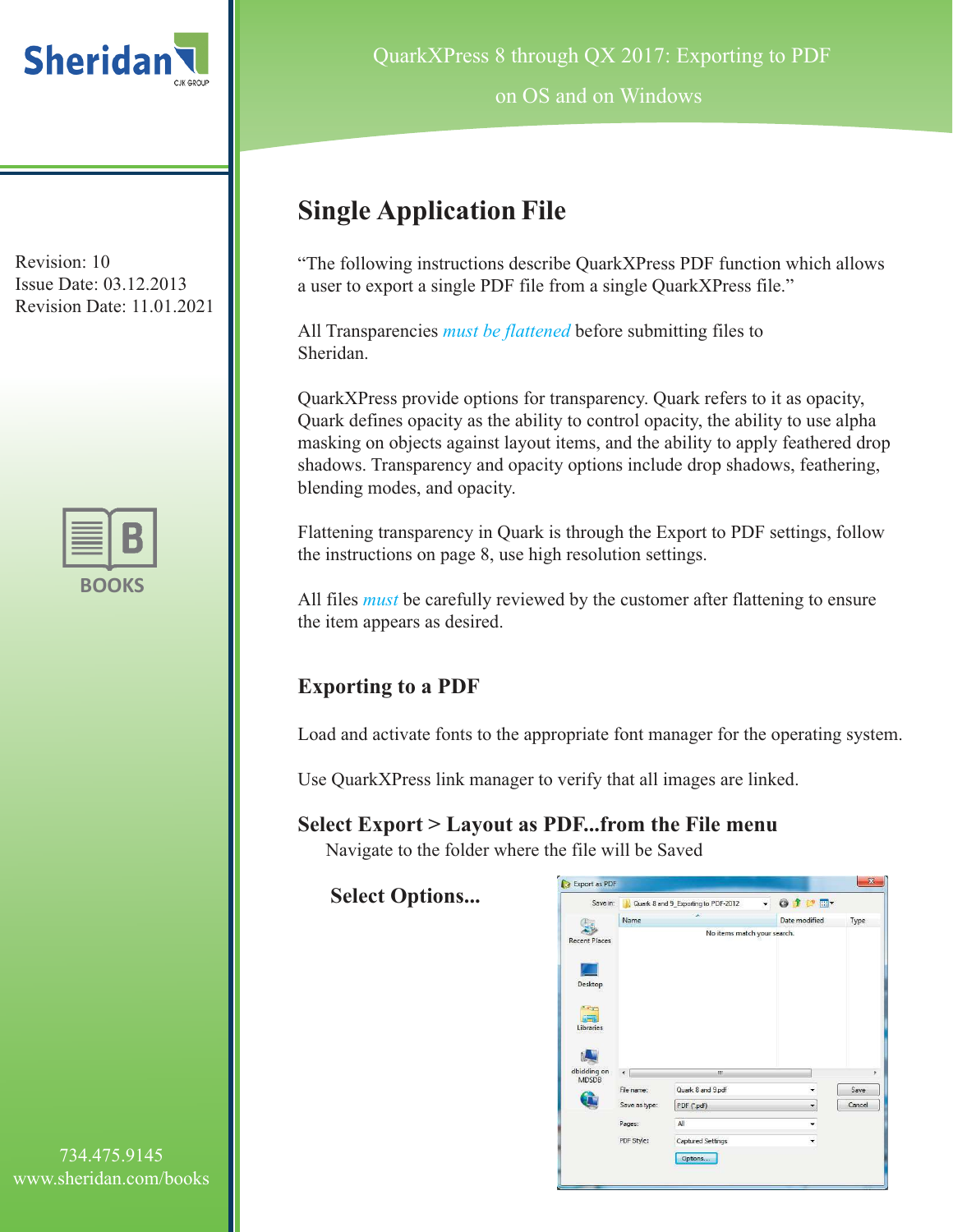



QuarkXPress 8 through QX 2017: Exporting to PDF

on OS and on Windows

# **Select PDF/X-1a:2001 from the Verification: drop down menu.**

# **Choose Pages**

1. Select *Include Blank Pages* All other boxes should be unselected

| PDF Style: * PDF/X-1a:2001                                                        | ۰                                        |
|-----------------------------------------------------------------------------------|------------------------------------------|
| Verification:<br>PDF/X-1a: 2001                                                   |                                          |
| Pages                                                                             | Page Options<br>×                        |
| Meta Data<br>Hyperlinks                                                           | Spreads<br>Export pages as separate PDFs |
| Compression<br>Color                                                              | Tinclude Blank Pages                     |
| Fonts<br>Marks<br>Bleed<br>Layers<br>Transparency<br>OPI<br><b>JDF</b><br>Summary | Embed Thumbnail Color Thumbnail<br>÷     |
|                                                                                   | ٠                                        |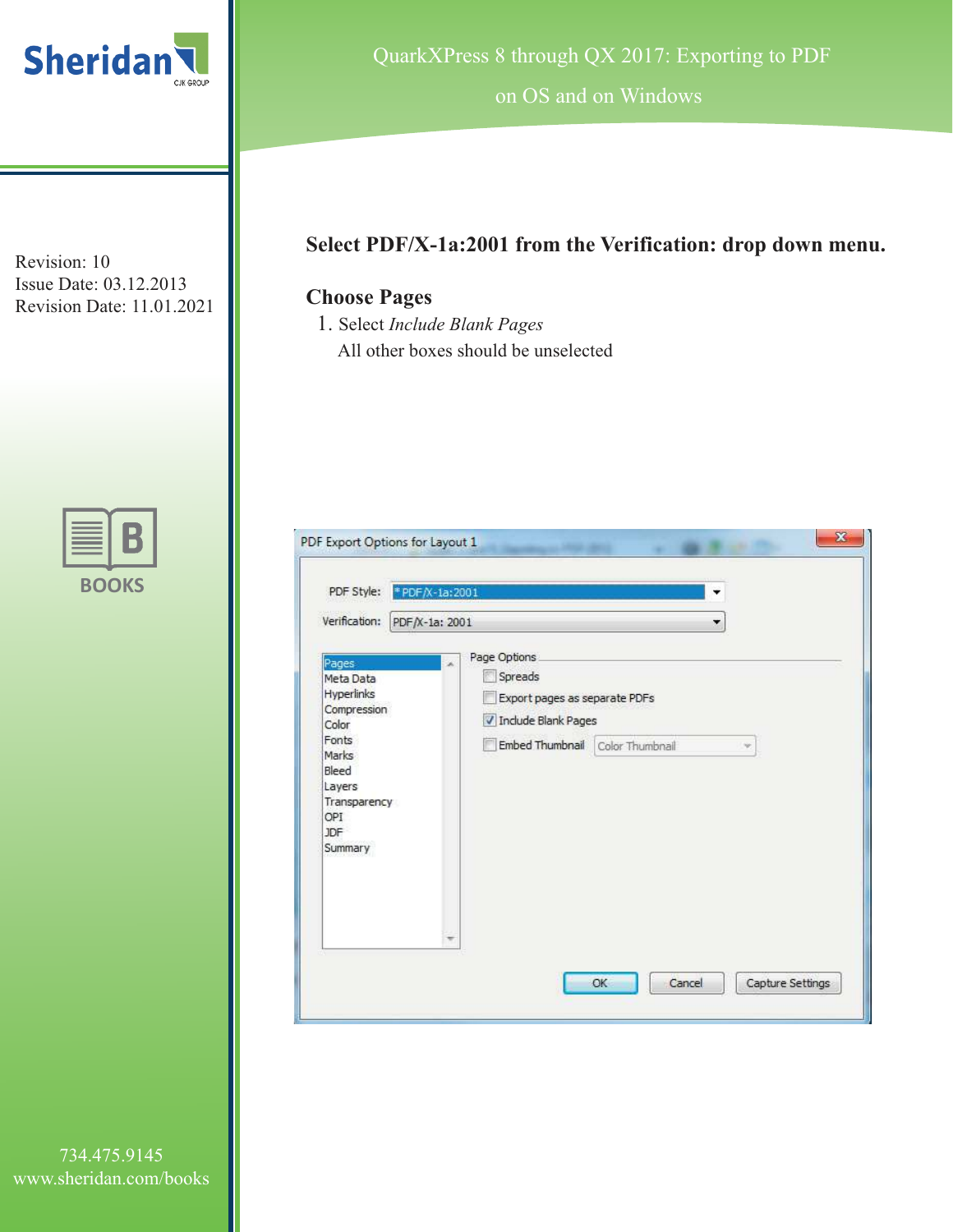



QuarkXPress 8 through QX 2017: Exporting to PDF

on OS and on Windows

### **Choose Meta Data**

1. Leave *all as is*. Any information within this window will be removed before the file is ripped.

| PDF Style: * PDF/X-1a:2001     |                | ۰        |
|--------------------------------|----------------|----------|
| Verification: PDF/X-1a: 2001   |                | ▼        |
| Pages                          | Meta Data<br>× |          |
| Meta Data<br><b>Hyperlinks</b> | Title:         | Layout 1 |
| Compression                    | Subject:       |          |
| Color<br>Fonts                 | Author:        |          |
| Marks                          | Keywords:      |          |
| Bleed<br>Layers                |                |          |
| Transparency<br>OPI            |                |          |
| <b>JDF</b>                     |                |          |
| Summary                        |                |          |
|                                |                |          |
|                                |                |          |
|                                |                |          |
|                                |                |          |

# **Choose Hyperlinks**

1. Unselect *Include Hyperlinks* if available

| PDF Style:                       | *PDF/X-1a:2001 |                       |                                                                |          |        |       |  |
|----------------------------------|----------------|-----------------------|----------------------------------------------------------------|----------|--------|-------|--|
| Verification:                    | PDF/X-1a: 2001 |                       |                                                                |          |        |       |  |
| Pages<br>Meta Data               | ÿ.             | Include Hyperlinks    |                                                                |          |        |       |  |
| <b>Hyperlinks</b><br>Compression |                |                       | V Export Lists as Hyperlinks<br>V Export Indexes as Hyperlinks |          |        |       |  |
| Color                            |                |                       | V Export Lists as Bookmarks                                    |          |        |       |  |
| Fonts<br>Marks                   |                |                       | @ Use All Lists                                                |          |        |       |  |
| Bleed<br>Layers                  |                | Use List:             |                                                                |          | $\sim$ |       |  |
| Transparency<br>OPI              |                | Appearance-           |                                                                |          |        |       |  |
| JDF<br>Summary                   |                | Framer                | Invisible                                                      | w.       | Width: | Thin  |  |
|                                  |                | Highlight:            | None                                                           | $\infty$ | Color: | Black |  |
|                                  |                |                       |                                                                |          | Style: | Solid |  |
|                                  |                | Display: Inherit Zoom |                                                                |          | ÷      |       |  |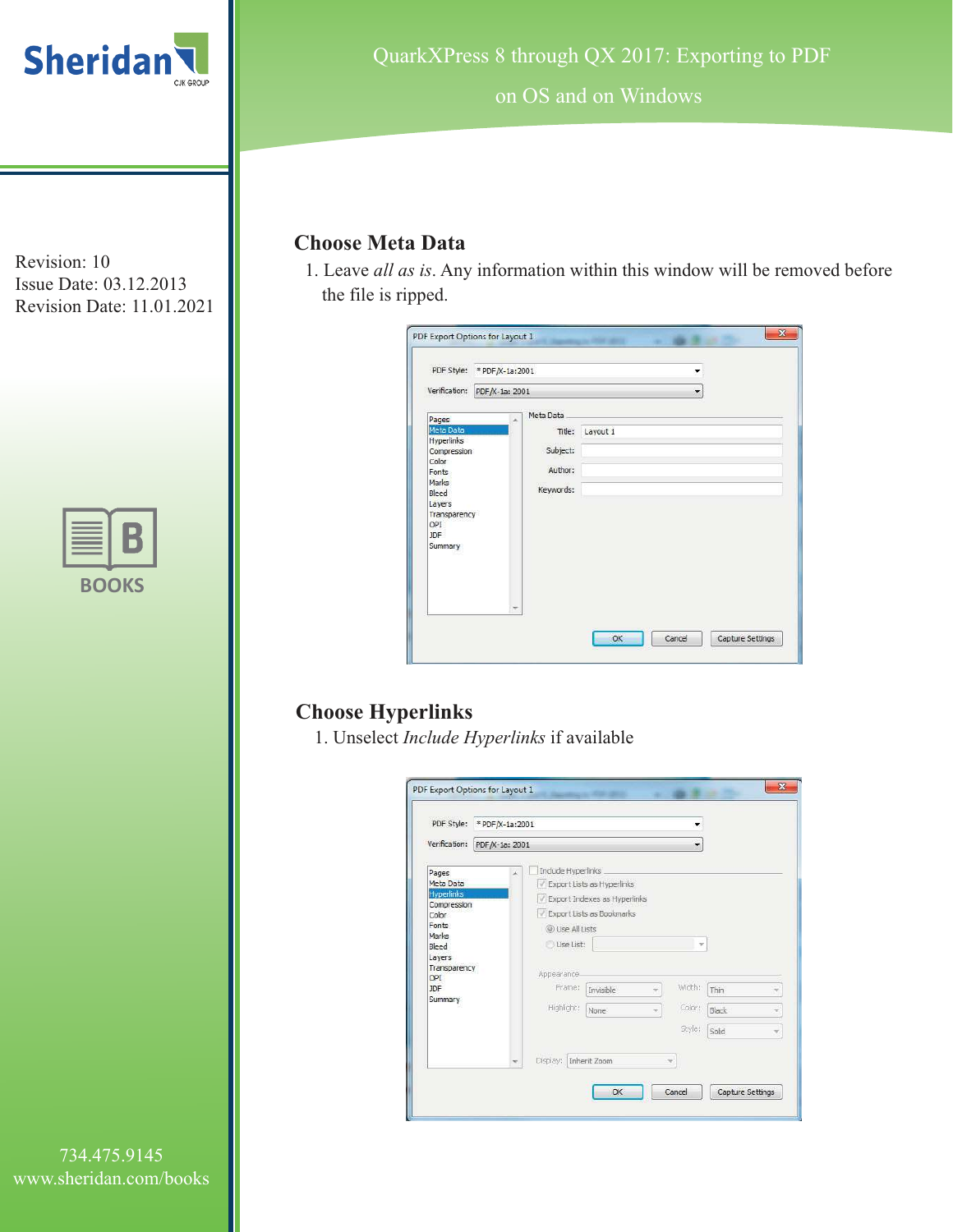



QuarkXPress 8 through QX 2017: Exporting to PDF

on OS and on Windows

### **Choose Compression**

- 1. Color Images
	- a. Select *Manual Zip (8 Bit)* from the Compression: drop down menu.
	- b. Select *Keep Resolution* from the Change Resolution: drop down menu.
- 2. Grayscale Images
	- a. Select *Manul Zip (8 Bit)* from the Compression: drop down menu.
	- b. Select *Keep Resolution* from the Change Resolution: drop down menu.
- 3. Monochrome Images
	- a. Select *CCITT Group 4* from the Compression: drop down menu.
	- b. Select *Keep Resolution* from the Change Resolution: drop down menu.
- 4. Select *Compress Text and Line Art*
- 5. Unselect *ASCII Format*

| PDF Style:                     | *PDF/X-1a:2001 |                   |                            | 호                   |
|--------------------------------|----------------|-------------------|----------------------------|---------------------|
| Verification:                  | PDF/X-1a: 2001 |                   |                            | ÷                   |
| Pages                          | à.             | Color Images      |                            |                     |
| Meta Data<br><b>Hyperlinks</b> |                | Compression:      | Manual ZIP (8 bit)         | ▼                   |
| Compression<br>Color           |                | Resolution:       | Keep Resolution            | 300<br>dpi          |
| Fonts<br>Marks                 |                | Grayscale Images  |                            |                     |
| Bleed<br>Layers                |                | Compression:      | Manual ZIP (8 bit)         | ▼                   |
| Transparency<br>OPI            |                | Resolution:       | Keep Resolution            | 300<br>dpi          |
| <b>JDF</b><br>Summary          |                | Monochrome Images |                            |                     |
|                                |                |                   | Compression: CCITT Group 4 |                     |
|                                |                | Resolution:       | Keep Resolution            | 1200<br>dpi         |
|                                |                |                   | Compress Text and Line Art | <b>ASCII Format</b> |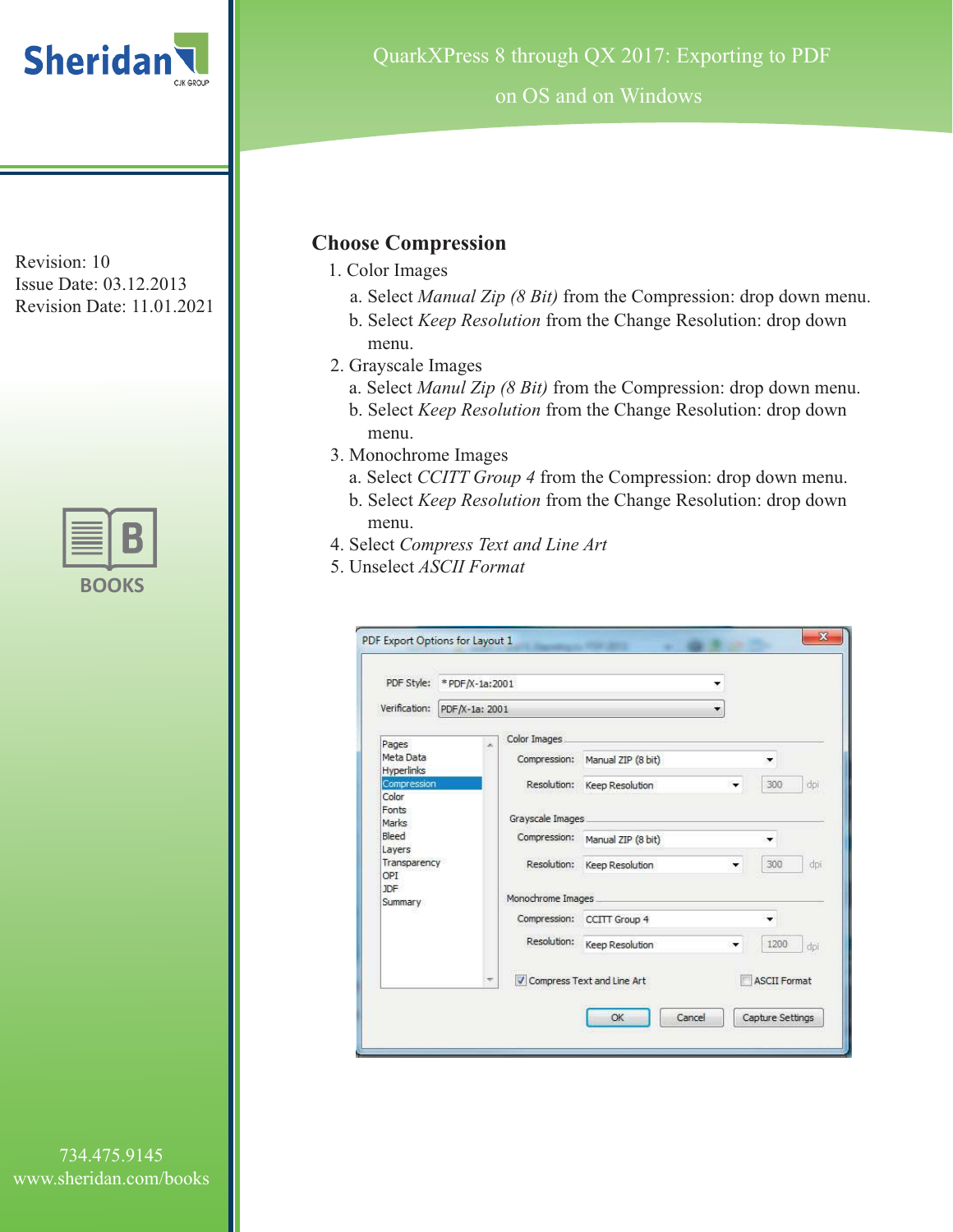



on OS and on Windows

### **Choose Color**

1. If job is printing Black only, select *Grayscale 100K* from the Setup: drop down menu. Mode: set to *Composite*

- 2. If the job is printing CMYK, select *Composite CMYK* from the Setup: drop down menu. Mode: set to *Composite*
- 3. If the job is printing PMS color(s), select *As Is* or *DeviceN* from the Setup: drop down menu. Mode: set to *Composite*

|                                                                                                                                        | PDF Style: * PDF/X-1a:2001   |                                                                                                    |                                      |                  |
|----------------------------------------------------------------------------------------------------------------------------------------|------------------------------|----------------------------------------------------------------------------------------------------|--------------------------------------|------------------|
|                                                                                                                                        | Verification: PDF/X-1a: 2001 |                                                                                                    |                                      | ۰                |
| Pages<br>Meta Data<br>Hyperlinks<br>Compression<br>Color<br>Fonts<br>Marks<br>Bleed<br>Layers<br>Transparency<br>OPI<br>JDF<br>Summary | ä                            | Color Options<br>Mode:<br>Setup:<br>Plate<br>$\vee$ Cyan<br>⊻<br>Magenta<br>V Yellow<br>Black<br>⊡ | Composite<br>Composite CMYK and Spot | ٠                |
|                                                                                                                                        | ÷                            |                                                                                                    | OK<br>Cancel                         | Capture Settings |

# **Choose Fonts**

1. Verify that *Select All* is selected

|                                                                   | PDF Style: * PDF/X-1a:2001 | ۰                                             |    |
|-------------------------------------------------------------------|----------------------------|-----------------------------------------------|----|
| Verification:                                                     | PDF/X-1a: 2001             | $\overline{\phantom{a}}$                      |    |
| Pages<br>Meta Data<br>Hyperlinks                                  | ż                          | Font Options<br>V Select All<br>Download Font |    |
| Compression<br>Color<br>Fonts                                     |                            | ☑<br><b>Times New Roman</b>                   | ×  |
| Marks<br>Bleed<br>Layers<br>Transparency<br>OPI<br>JDF<br>Summary |                            |                                               | w. |
|                                                                   | ٠                          |                                               |    |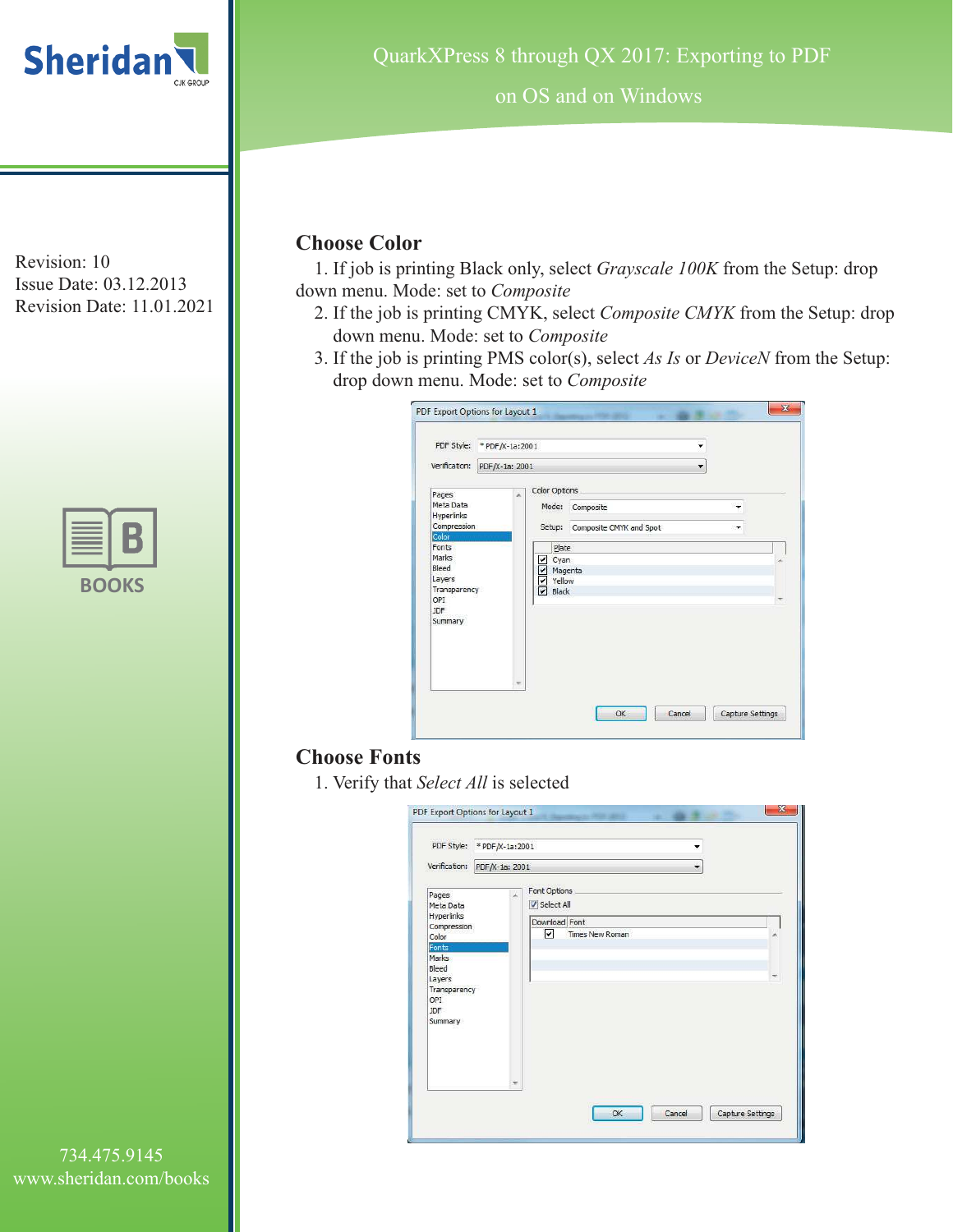

Issue Date: 03.12.2013 Revision Date: 11.01.2021

| к<br>OO I | K S |
|-----------|-----|

#### on OS and on Windows

### **Choose Marks**

1. For Text - Verify that Mode is set to *Off*

2. For Cover *-* Verify that Mode is set to *Centered* and Offset set to .*<sup>125</sup>* Revision: 10

| PDF Style:                                                                                                                                    | *PDF/X-1a:2001 |                                                                                                     |
|-----------------------------------------------------------------------------------------------------------------------------------------------|----------------|-----------------------------------------------------------------------------------------------------|
| Verification:                                                                                                                                 | PDF/X-1a: 2001 | ۰                                                                                                   |
| Pages<br>Meta Data<br><b>Hyperlinks</b><br>Compression<br>Color<br>Fonts<br>Marks<br>Bleed<br>Layers<br>Transparency<br>OPI<br>JDF<br>Summary | s.             | Registration Marks Options<br>Mode: Off<br>٠<br>Width:<br>Length:<br>Offset:<br>Include Bleed Marks |
|                                                                                                                                               |                |                                                                                                     |

# **Choose Bleed**

*Note: Elements that bleed must extend a minimum of 1/8" beyond each* 

*trim edge in your document.*

#### **Instructions for Text**

- 1. Select *Asymmetric* from the Bleed Type: drop down menu
- 2. Enter .125 in the amount field for Top, Bottom and Right, Left as 0.

This ensures a 1/8" bleed on each trim edge. The Gutter bleed will stop at the center of a spread.

3. Select *Clip at Bleed Edge*

|                                                                                                                               | Verification: FDF/K 1a: 2001 |                                                                                  |                        |       | ۰                                     |  |
|-------------------------------------------------------------------------------------------------------------------------------|------------------------------|----------------------------------------------------------------------------------|------------------------|-------|---------------------------------------|--|
| Fages<br>Meta Data<br>Hyperlinks<br>Compression<br>Color<br>Fonts<br>Marks<br>Layers<br>transparency<br>OPT.<br>DF<br>Summary | ×                            | Bleed Options<br>$700 = 0.125$ *<br>Bottom 0.125 <sup>*</sup><br>Up at Beed Edge | Bleed Type: Asymmetric | Left: | $\sigma$<br>Right: 0.125 <sup>*</sup> |  |
|                                                                                                                               | ×                            |                                                                                  |                        |       |                                       |  |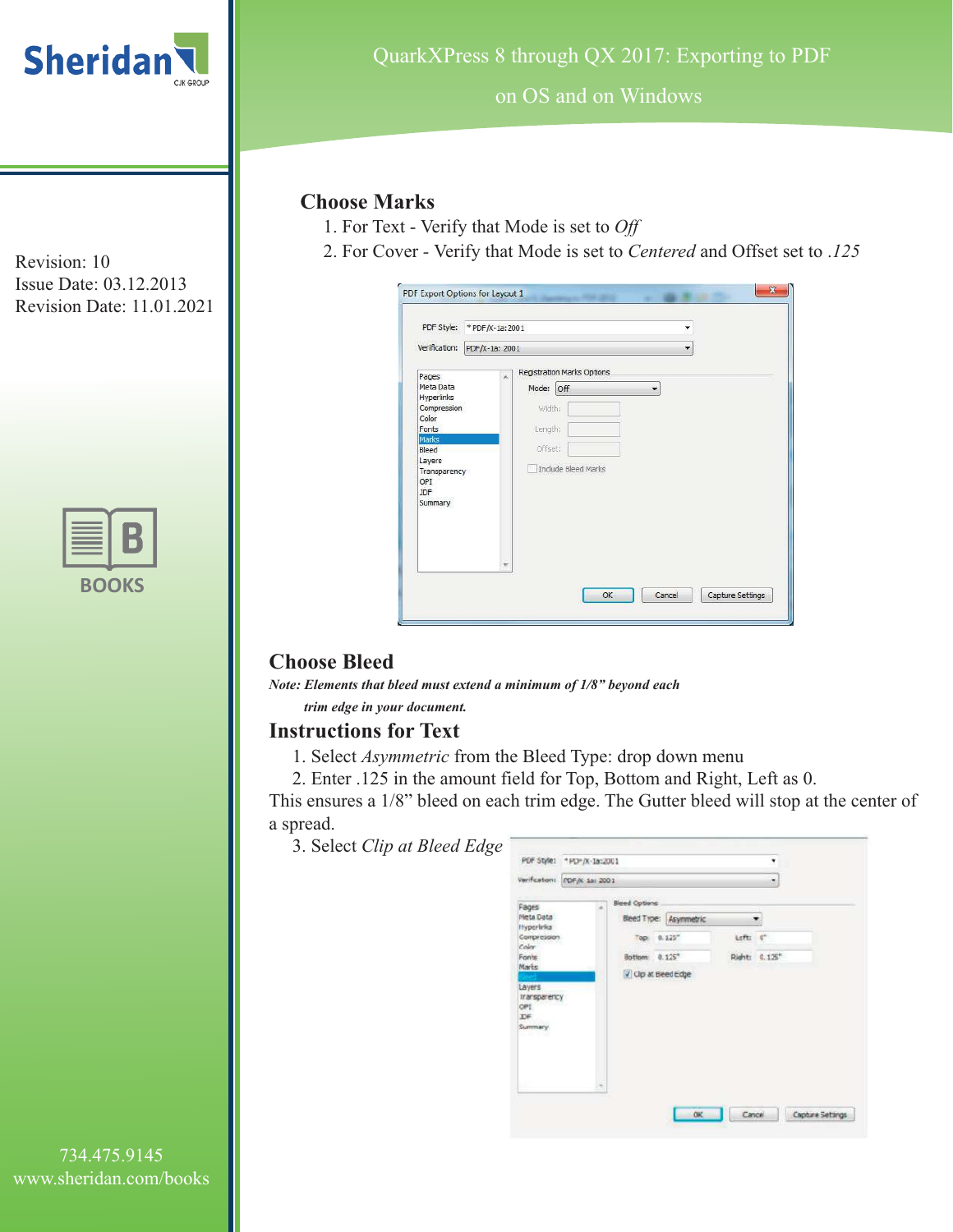



#### on OS and on Windows

### **Choose Bleed**

*Note: Elements that bleed must extend a minimum of 1/8" beyond each trim edge in your document.*

# **Instructions for Cover, Dust Jacket, Printed Case, Endsheets**

- 1. Select *Symmetric* from the Bleed Type: drop down menu
- 2. Enter .125 in the amount field. This ensures a 1/8" bleed on each trim edge.
- 3. Select *Clip at Bleed Edge*

|                                                        | PDF Style: * PDF/X-1a:2001   |                      |                       |       |                      |  |
|--------------------------------------------------------|------------------------------|----------------------|-----------------------|-------|----------------------|--|
|                                                        | Verification: PDF/X-1a: 2001 |                      |                       |       |                      |  |
| Pages                                                  | ù                            | <b>Bleed Options</b> |                       |       |                      |  |
| Meta Data                                              |                              |                      | Bleed Type: Symmetric |       | ۰                    |  |
| Hyperlinks<br>Compression                              |                              | Amount: 0.125"       |                       | Left: | $0.125$ <sup>*</sup> |  |
| Color<br>Fonts                                         |                              | Bottom: 0.125"       |                       |       | Right: 0.125"        |  |
| Marks<br>Bleed                                         |                              | Clip at Bleed Edge   |                       |       |                      |  |
| Layers<br>Transparency<br>OPI<br><b>JDF</b><br>Summary |                              |                      |                       |       |                      |  |
|                                                        |                              |                      |                       |       |                      |  |

# **Choose Layers**

- 1. Verify that the *Select: All* box is selected unless you have created layers that do not print.
- 2. If you have created layers that do not print, verify that those layers are unselected in the Layer Options box.

|                                                  | PDF Style: * PDF/X-1a:2001 | ۰                                               |                  |
|--------------------------------------------------|----------------------------|-------------------------------------------------|------------------|
| Verification:                                    | PDF/X-1a: 2001             | $\overline{\phantom{0}}$                        |                  |
| Pages<br>Meta Data<br><b>Hyperlinks</b>          | A                          | Layer Options<br>V Select All                   | Apply to Layout  |
| Compression<br>Color<br>Fonts.<br>Marks<br>Bleed |                            | ٩.<br>Print<br>Name<br>☑<br><b>Default</b><br>鬸 |                  |
| Layers<br>Transparency                           |                            |                                                 | ÷                |
| OPI<br>JDF<br>Summary                            |                            | Plates used on Selected Layer<br>No selection   | ×                |
|                                                  |                            | Create PDF Lavers                               |                  |
|                                                  |                            | OK<br>Cancel                                    | Capture Settings |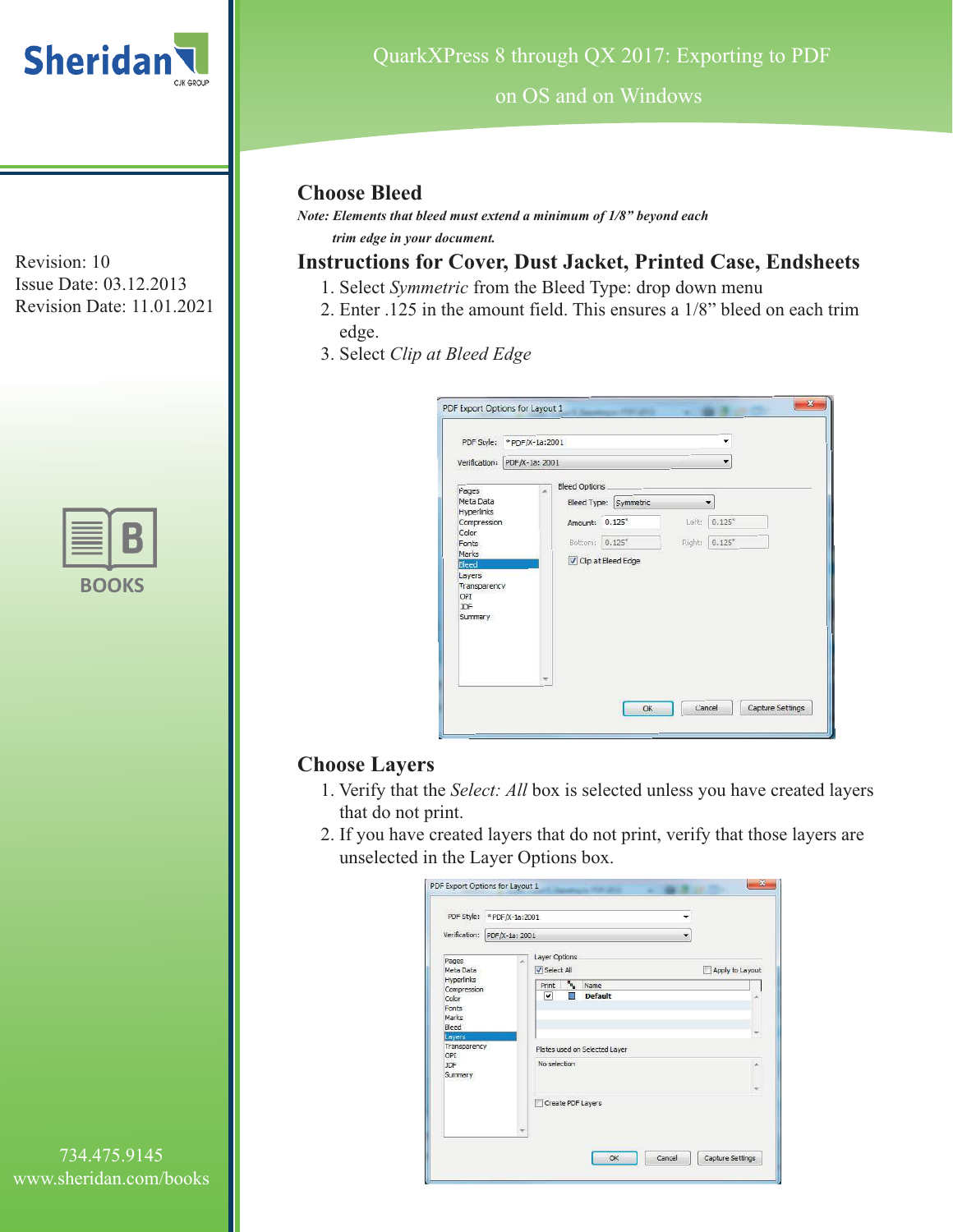



on OS and on Windows

### **Choose Transparency**

- 1. Unselect *Export Transparency*
- 2. Unselect *Ignore Transparency*
- 3. Select *Flatten Transparency*
- 4. Within the window set *Vector images to 600 dpi, Blends to 300 dpi, Drop Shadows to 300 dpi*.
- 5. Unselect *Upsample Rotations*
- 6. Flattening Resolution set as *300 dpi*

| PDF Style:<br>Verification:                                              | *PDF/X-1a:2001 |                                                                                                                                                                                                                           |                                 |  |                          |  |
|--------------------------------------------------------------------------|----------------|---------------------------------------------------------------------------------------------------------------------------------------------------------------------------------------------------------------------------|---------------------------------|--|--------------------------|--|
|                                                                          | PDF/X-1a: 2001 |                                                                                                                                                                                                                           |                                 |  |                          |  |
| Pages<br>Meta Data<br><b>Hyperlinks</b><br>Compression<br>Color<br>Fonts | ú.             | QuarkXPress Objects<br>Export Transparency Natively<br>NOTE: This option is disabled if verification is set to a PDF/X<br>specification that doesn't allow transparency.<br>Ignore Transparency<br>• Flatten Transparency |                                 |  |                          |  |
| Marks<br>Bleed<br>Lavers<br>Transparency                                 |                | <b>Item</b><br>Vector Images<br><b>Blends</b>                                                                                                                                                                             | Resolution<br>600<br>300        |  | $\div$ dpi<br>$\div$ dpi |  |
| OPT.<br><b>IDE</b><br>Summary                                            |                | Drop Shadows<br><b>Upsample Rotations</b><br>Tö                                                                                                                                                                           | 300<br>dpi for images less than |  | $\bullet$ dpi            |  |
|                                                                          |                | 300<br>Transparent Objects In Imported PDF & AI Files<br>Flattening Resolution: 300                                                                                                                                       | dpi                             |  | 225<br>dpi               |  |

# **Choose OPI**

1. All options must be unselected

**Note: When creating your Quark document, verify that all OPI options are deactivated. Quark 10 does not have the OPI option.**

|                                                                                                                                                      | PDF Style: * PDF/X-1a:2001                    |                                                                    |        |                  |
|------------------------------------------------------------------------------------------------------------------------------------------------------|-----------------------------------------------|--------------------------------------------------------------------|--------|------------------|
| Verification:                                                                                                                                        | PDF/X-1a: 2001                                |                                                                    |        |                  |
| Pages<br>Meta Data<br><b>Hyperlinks</b><br>Compression<br>Color<br>Fonts<br>Marks<br>Bleed<br>Layers<br>Transparency<br>OPI<br><b>JDF</b><br>Summary | OPI Options<br>×<br>OPI Active<br>EPS Options | TIFF Options<br>Include Images<br>Low Resolution<br>Include Images |        |                  |
|                                                                                                                                                      |                                               | OK                                                                 | Cancel | Capture Settings |